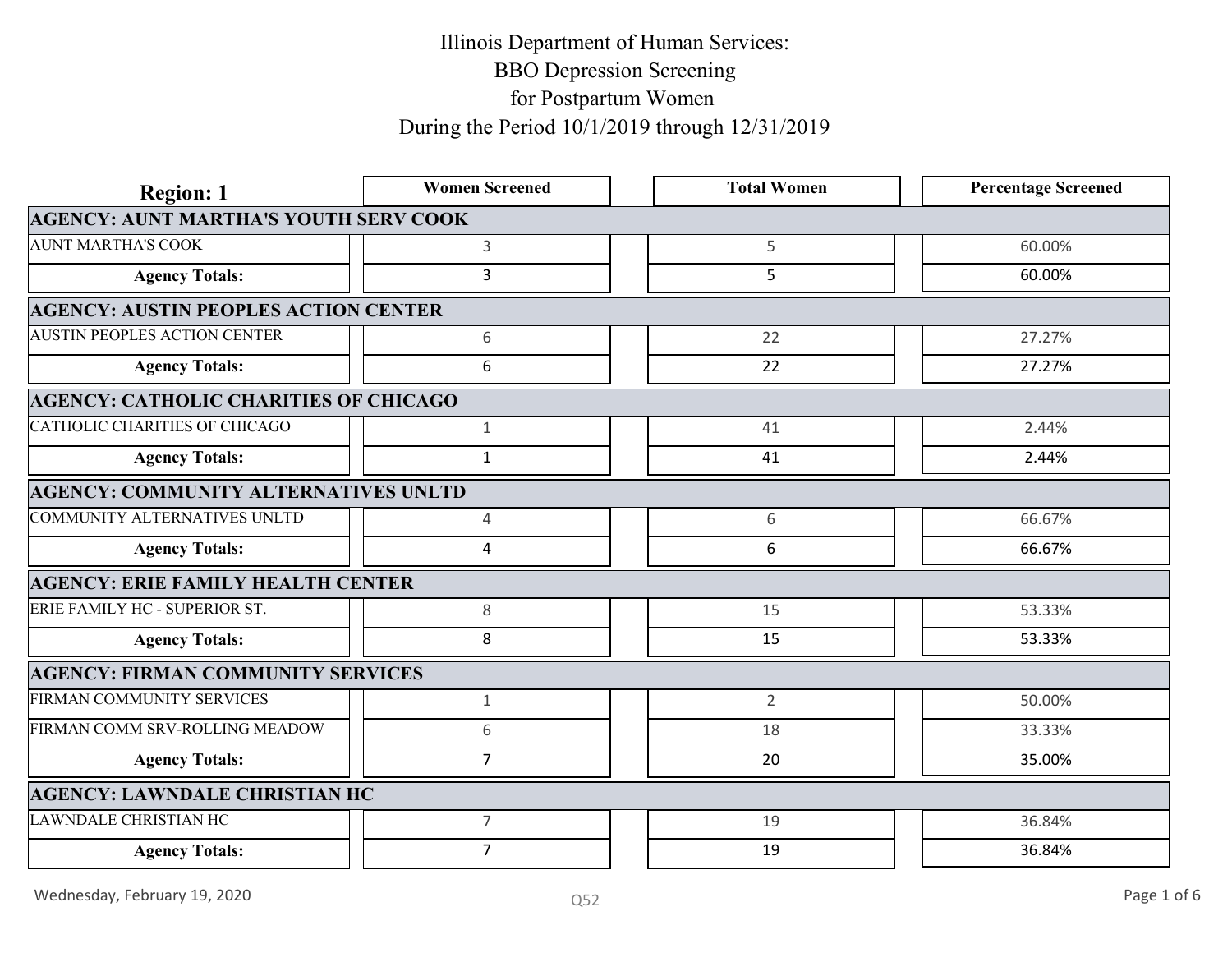| <b>Region: 1</b>                              | <b>Women Screened</b> | <b>Total Women</b> | <b>Percentage Screened</b> |
|-----------------------------------------------|-----------------------|--------------------|----------------------------|
| <b>AGENCY: NEAR NORTH HS - WINFIELD MOODY</b> |                       |                    |                            |
| NEAR NORTH HS - KOSTNER                       |                       |                    | $0.0\%$                    |
| NEAR NORTH SUNNYSIDE HLTH CNTR                |                       |                    | 20.00%                     |
| <b>Agency Totals:</b>                         |                       | 8                  | 12.50%                     |
| <b>AGENCY: SINAI COMMUNITY INSTITUE</b>       |                       |                    |                            |
| <b>SINAI CI-KLING</b>                         |                       | 15                 | 46.67%                     |
| SINAI-S.KEDZIE/CDPH-WESTSIDEHP                |                       |                    | 0.0%                       |
| <b>Agency Totals:</b>                         |                       | 16                 | 43.75%                     |
| <b>Region Totals:</b>                         | 44                    | 152                | 28.95%                     |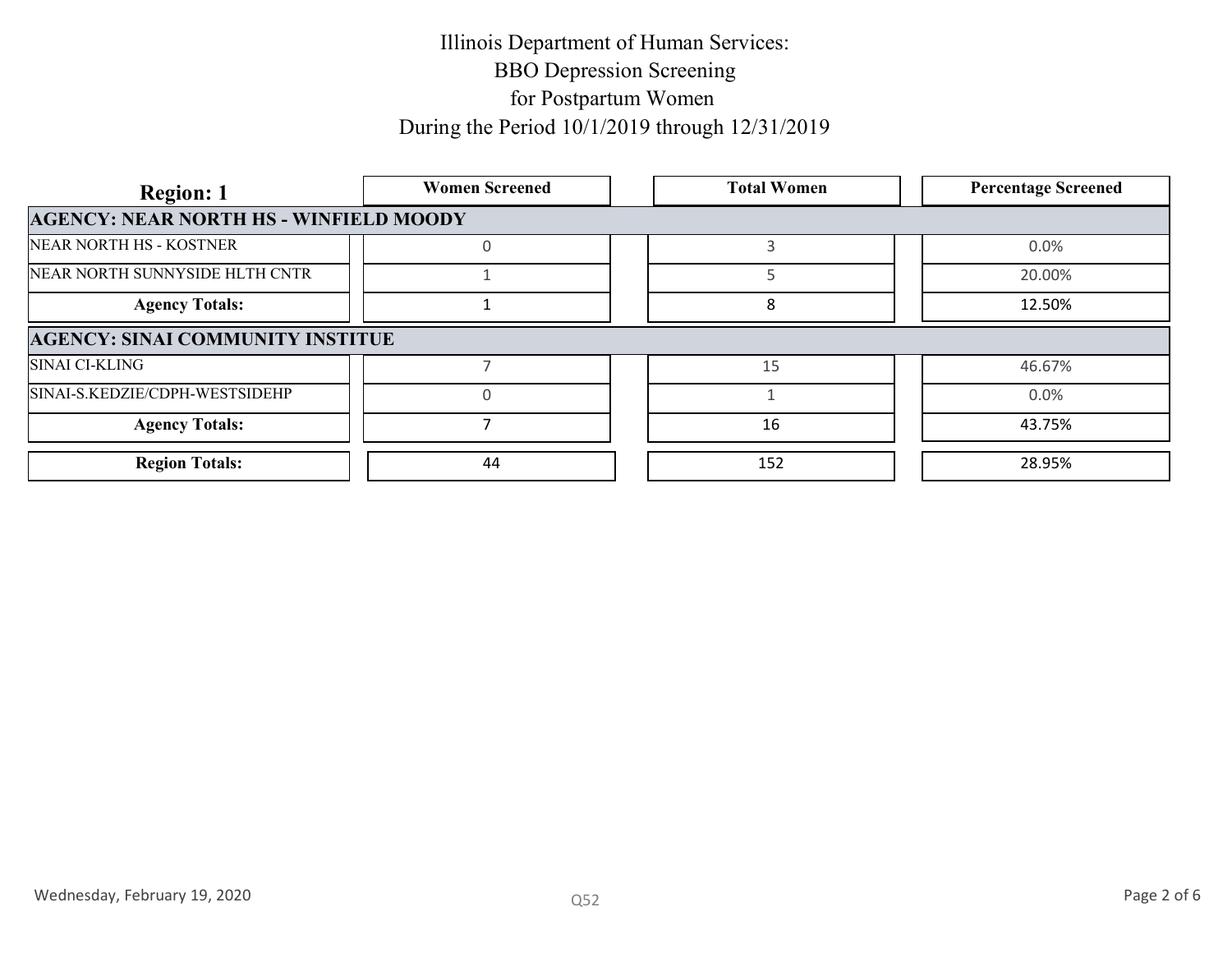| <b>Region: 2</b>              | <b>Women Screened</b> | <b>Total Women</b> | <b>Percentage Screened</b> |
|-------------------------------|-----------------------|--------------------|----------------------------|
| <b>AGENCY: DUPAGE CHD</b>     |                       |                    |                            |
| <b>DUPAGE CHD - WHEATON</b>   | 4                     | $\overline{7}$     | 57.14%                     |
| <b>Agency Totals:</b>         | 4                     | $\overline{7}$     | 57.14%                     |
| <b>AGENCY: VNA FOX VALLEY</b> |                       |                    |                            |
| <b>VNA FOX VALLEY - KANE</b>  | $\mathbf{3}$          | $\mathsf{3}$       | 100.00%                    |
| <b>Agency Totals:</b>         | $\mathbf{3}$          | $\overline{3}$     | 100.00%                    |
| <b>AGENCY: WILL CHD</b>       |                       |                    |                            |
| WILL CHD                      | $\overline{2}$        | 17                 | 11.76%                     |
| <b>Agency Totals:</b>         | $\overline{2}$        | 17                 | 11.76%                     |
| <b>AGENCY: WINNEBAGO CHD</b>  |                       |                    |                            |
| WINNEBAGO CHD                 | $\mathbf{1}$          | 18                 | 5.56%                      |
| <b>Agency Totals:</b>         | $\mathbf{1}$          | 18                 | 5.56%                      |
| <b>Region Totals:</b>         | 10                    | 45                 | 22.22%                     |
|                               |                       |                    |                            |
| Wednesday, February 19, 2020  | Q52                   |                    | Page 3 of 6                |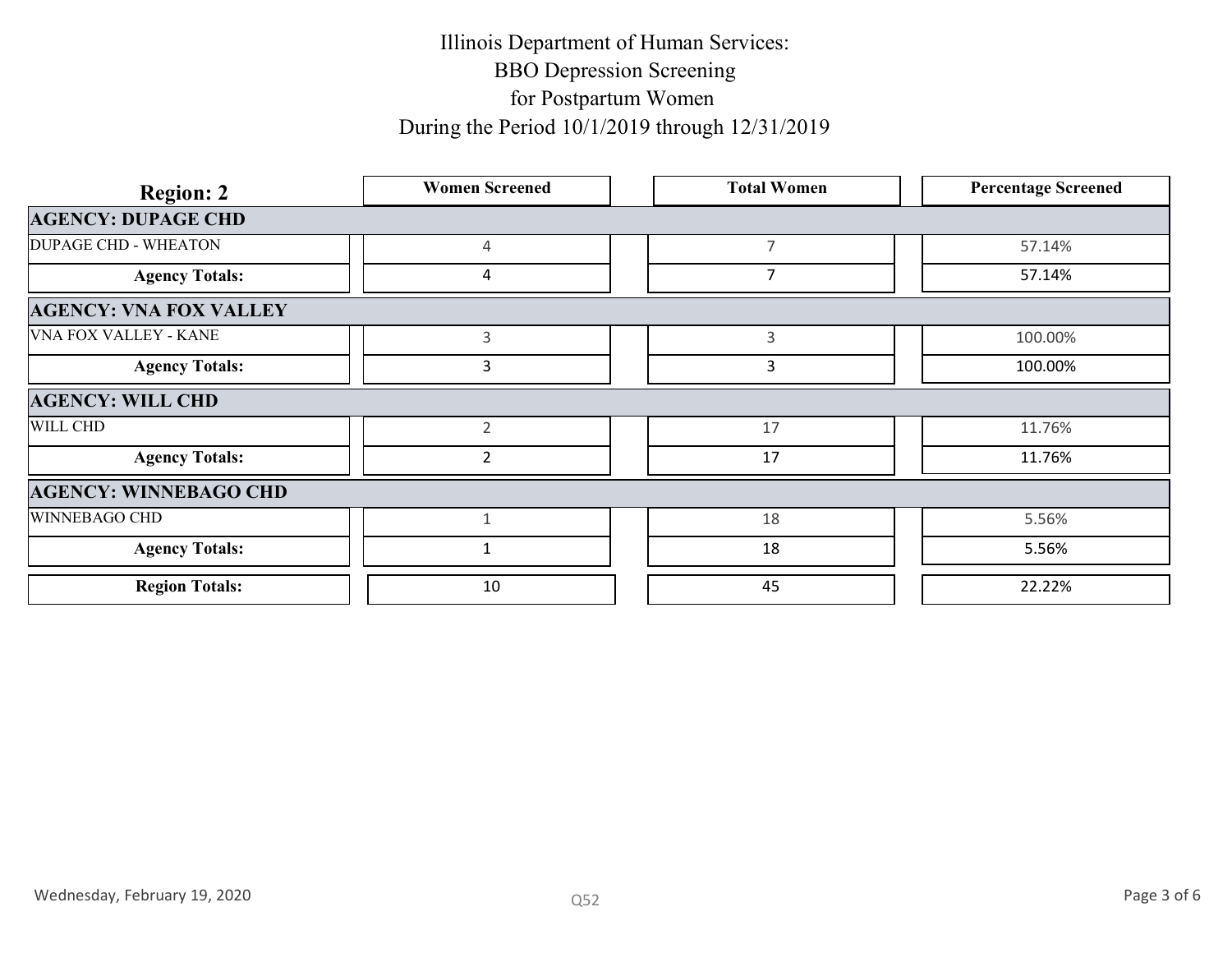| <b>Region: 3</b>             | <b>Women Screened</b> | <b>Total Women</b> | <b>Percentage Screened</b> |
|------------------------------|-----------------------|--------------------|----------------------------|
| <b>AGENCY: MASON CHD</b>     |                       |                    |                            |
| <b>MASON CHD</b>             | 5                     | 6                  | 83.33%                     |
| <b>Agency Totals:</b>        | $5\phantom{.}$        | 6                  | 83.33%                     |
| <b>AGENCY: MCLEAN CHD</b>    |                       |                    |                            |
| <b>MCLEAN CHD</b>            | $\overline{7}$        | 11                 | 63.64%                     |
| <b>Agency Totals:</b>        | $\overline{7}$        | 11                 | 63.64%                     |
| <b>AGENCY: TASC</b>          |                       |                    |                            |
| <b>TASC</b>                  | $\overline{0}$        | 9                  | $0.0\%$                    |
| <b>Agency Totals:</b>        | $\mathbf 0$           | $\boldsymbol{9}$   | $0.0\%$                    |
| <b>AGENCY: TAZEWELL CHD</b>  |                       |                    |                            |
| <b>TAZEWELL CHD</b>          | 5                     | $\,8\,$            | 62.50%                     |
| <b>Agency Totals:</b>        | $5\phantom{.}$        | $\bf 8$            | 62.50%                     |
| <b>Region Totals:</b>        | 17                    | 34                 | 50.00%                     |
|                              |                       |                    |                            |
| Wednesday, February 19, 2020 | Q52                   |                    | Page 4 of 6                |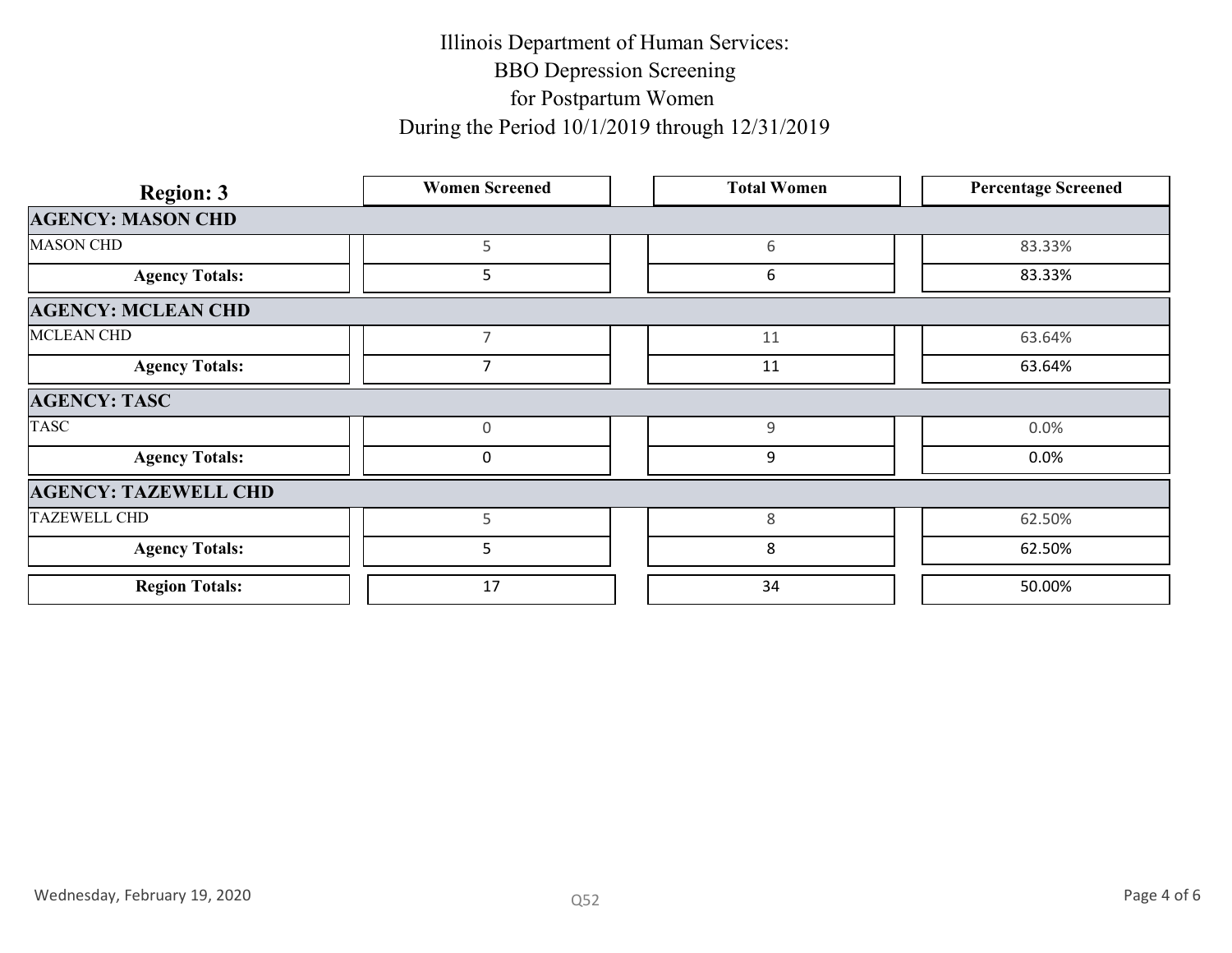| <b>Region: 4</b>            | <b>Women Screened</b> | <b>Total Women</b> | <b>Percentage Screened</b> |
|-----------------------------|-----------------------|--------------------|----------------------------|
| <b>AGENCY: ADAMS CHD</b>    |                       |                    |                            |
| <b>ADAMS CHD</b>            | $\mathbf{3}$          | $\overline{4}$     | 75.00%                     |
| <b>Agency Totals:</b>       | $\mathbf{3}$          | $\overline{4}$     | 75.00%                     |
| <b>AGENCY: MACON CHD</b>    |                       |                    |                            |
| <b>MACON CHD</b>            | $\overline{7}$        | 13                 | 53.85%                     |
| <b>Agency Totals:</b>       | $\overline{7}$        | 13                 | 53.85%                     |
| <b>AGENCY: SANGAMON CHD</b> |                       |                    |                            |
| <b>SANGAMON CHD</b>         | $\mathbf{3}$          | $\overline{4}$     | 75.00%                     |
| <b>Agency Totals:</b>       | $\mathbf{3}$          | $\overline{a}$     | 75.00%                     |
| <b>Region Totals:</b>       | 13                    | 21                 | 61.90%                     |
|                             |                       |                    |                            |
|                             |                       |                    |                            |